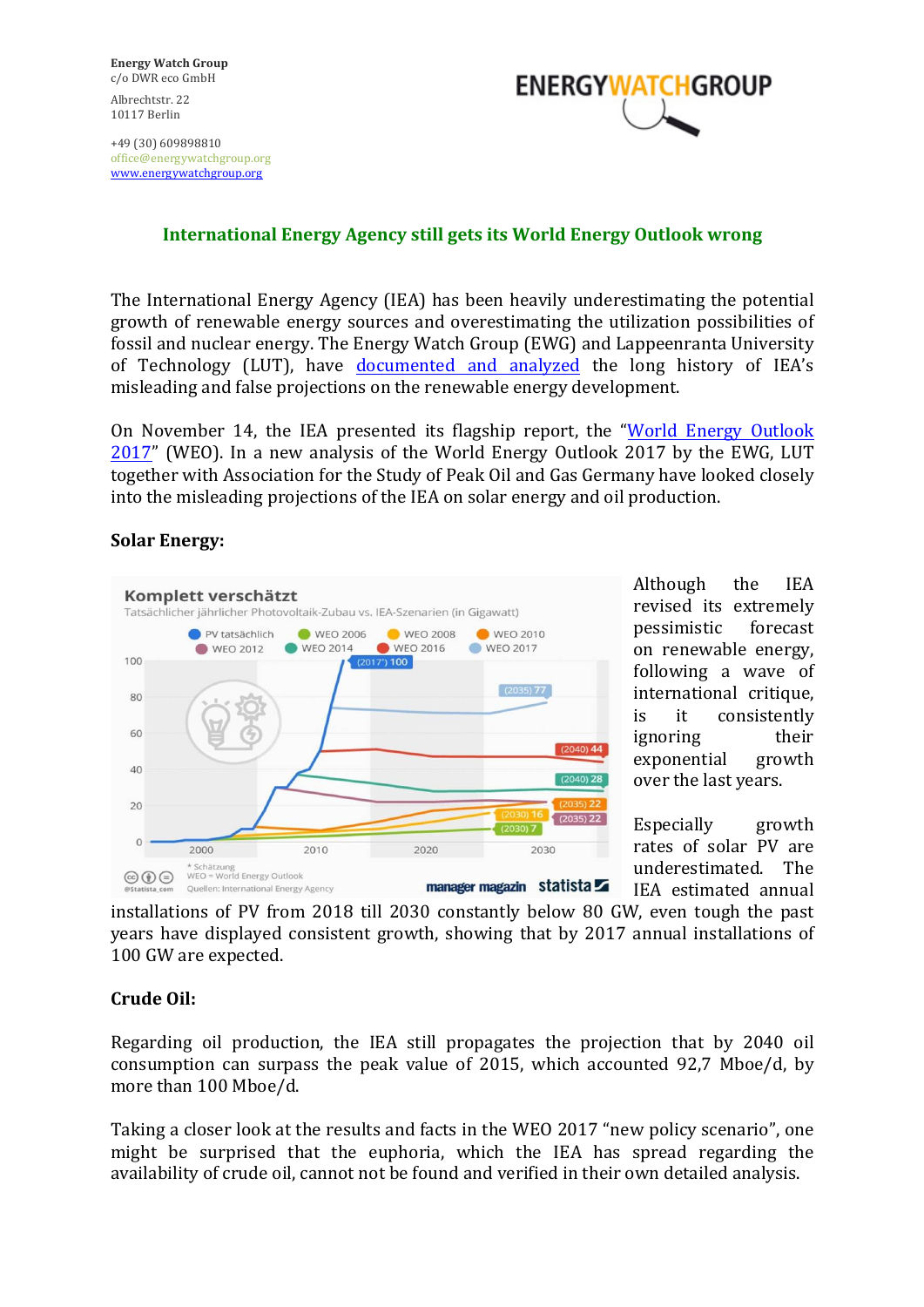**Energy Watch Group** c/o DWR eco GmbH Albrechtstr. 22 10117 Berlin



+49 (30) 609898810 office@energywatchgroup.org www.energywatchgroup.org

The German branch of the "Association for the Study of Peak Oil and Gas" presented a detailed analysis on the predictions of the WEO regarding crude oil (press announcement). 



- In 2015 a maximum in oil production (all liquids) of 92.7 Mboe/d was reached, following a slight  $1.4\%$  decrease in 2016 to 91,4 Mboe/d.
- Future predictions foresee that oil production from conventional sources, even in the traditionally optimistic scenarios of the IEA, is to decline by more than a half from today's level of 64 Mboe/d to less than 30 Mboe/d by 2040, and
- Oil production from unconventional sources from todays 10 Mboe/d is about to more than double to 20 Mboe/d by  $2040<sup>1</sup>$ .

In the light of significantly higher production costs (especially compared to the drastically declining costs of renewable energy), the much higher greenhouse gas emissions levels and the increasing global movement against local environmental damages, e.g. caused by fracking and open pit mining of oil sands, the EWG is certain that there will be no rise in conventional methods of oil production as forecasted by the IEA. 

The IEA is relying on its usual ploy, accounting oil production from not yet discovered and commissioned oil fields till 2040. When looking at the dramatic decrease of investments in oil exploration over the past years, and the ongoing divestment movement of big finance institutions, the question arises how new large-scale exploration is going to take place.

 

 $1$  ASPO Germany has extracting the data from table 4.5 and 4.8 in its analysis, the tables can be found in the official World Energy Outlook 2017 by the IEA